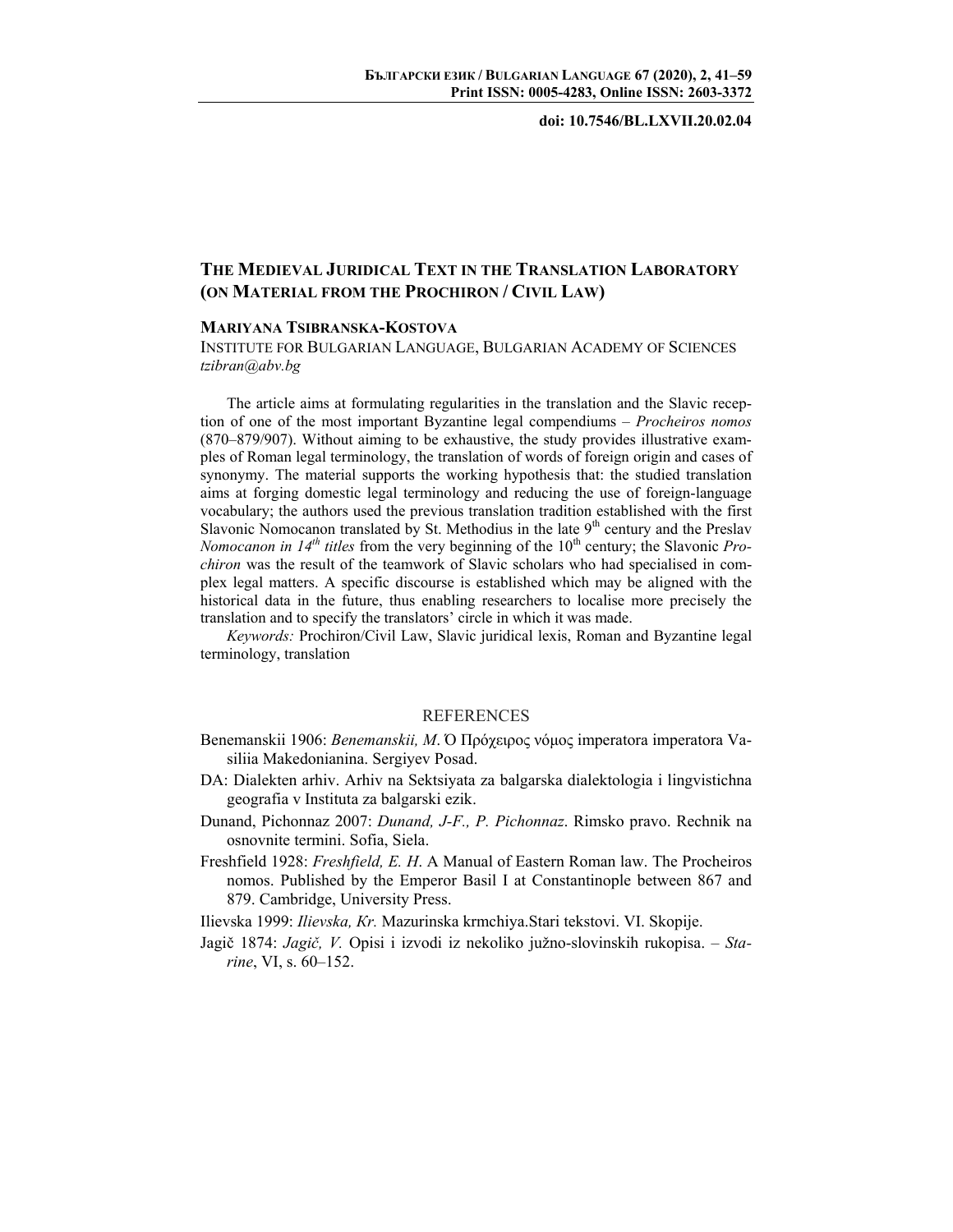- Korogodina 2017: *Korogodina, M. V*. Kormchie knigi XIV pervoi poloviny XVII veka. T.1. Issledovanie. Moskva–SPb, Al'yana-Arkheo.
- LR 1990*:* Latinski rechnik. *Voynov, M., Al. Milev*. Sofia, Nauka i izkustvo.
- LS 1996: A Greek-English Lexicon*.* Compiled by *H. G. Liddell* and *R. Scott.* Oxford, with revised supplement. Clarendon Press.
- Maksimovich 2010: *Maksimovich, K. A*. Vizantiyskaia singagma 14 titulov bez tolkovanii v drevnebolgarskom perevode. Slaviano-grecheskii, grechesko-slavyanskii i obratnyi (slavyanskii) slovoukazateli. Т. І–ІІ. Frankfurt am Main.
- Oikonomides 1976: *Oikonomides, N*. Leo VI's Legislation of 907 Forbidding Fourth Marriages: An Interpolation in the Procheiros nomos (IV, 25–27). – *Dumbarton Oaks Papers*, 30, pp. 173–193.
- Paev 2013: *Paev, К*. Vizantiyski pravni pametnitsi ot Makedonskata dinastiya (867–1056). – *Studia Iuridico-Historica*, 2, s. 66–91.
- Petrović 1991: *Petrović, M*. Zakonopravilo, ili Nomokanon svetoga Save. Ilovički prepis 1262 godina: fototipija. Gornji Milanovac, Dečje novine.
- PК: Kormchaia, napechatana s" originala patriarkha Yoasafa. [Krmchaya, printed upon the Patriarch Yoasaf's original. <http: www.dorogiistorii.ru>.
- Raduchev, Zhekov 1999: *Raduchev, A., G. Zhekov*. Katalog na balgarskite srednovekovni moneti IX–XV v. Sofia, AGATO.
- Reinhart 1983: *Rеinhart, J.* Vostochnoslavyanskoye vliyaniye v drevneslavyanskoy

Kormchey [Eastern-Slavic Influence upon the Slavonic Kormchaya].Venskiye doklady k IX mezhdunarodnomu s"yezdu slavistov v Kiyeve. Wien: Institut fur slawistik.

- RRODD 1974: Rechnik na redki, ostareli i dialektni dumi v literaturata ni ot XIX i XX v. Sofia, Izdatelstvo na BAN.
- Schminck 1986: *Schminck, A*. Das Prooimion des Procheiron. In: *Studien zu mittelbyzantinischen Rechtsbüchern* (Forschungen zur byzantinischen Rechtsgeschichte. Bd. 13), Frankfurt am Main, pp. 55–107.
- Schminck 2015: *Schminck, A*. Die Titelrubriken der Ecloga, der Eusagoge und des Prochiron. – *Annali del Seminario Giuridico del Università degli studi di Palermo*. Vol. 58, pp. 275–290.
- Shchapov 2011: *Shchapov, Ya. N*. Vizantiyskaia "Ekloga zakonov" v russkoi pis' mennoi traditsii*.* Issledovanie, izdanie tekstov i kommentarii. SPb, Izd. Olega Abyshko.
- Slavova 1989: *Slavova, T.* Preslavska redaktsiya na Kirilo-Metodieviya starobalgarski evangelski prevod. – *Kirilo-Metodievski studii*. Kn. 6. Sofia, Izdatelstvo na BAN, s. 15–129.
- Sreznevskii 1875: *Sreznevskii, I. I.* Svedeniia i zametki o maloizvestnykh i neizvestnykh pamiatnikakh. Kormchaia kniga serbskago pis'ma 1262 – SORYAS, 12, s. 147–176.
- StbR 1999, 2009: *Starobalgarski rechnik*. Т. 1. А–N (1999). Sofia, Valentin Trayanov; Τ. 2. 0- $V$  (2009). Sofia, Valentin Trayanov.